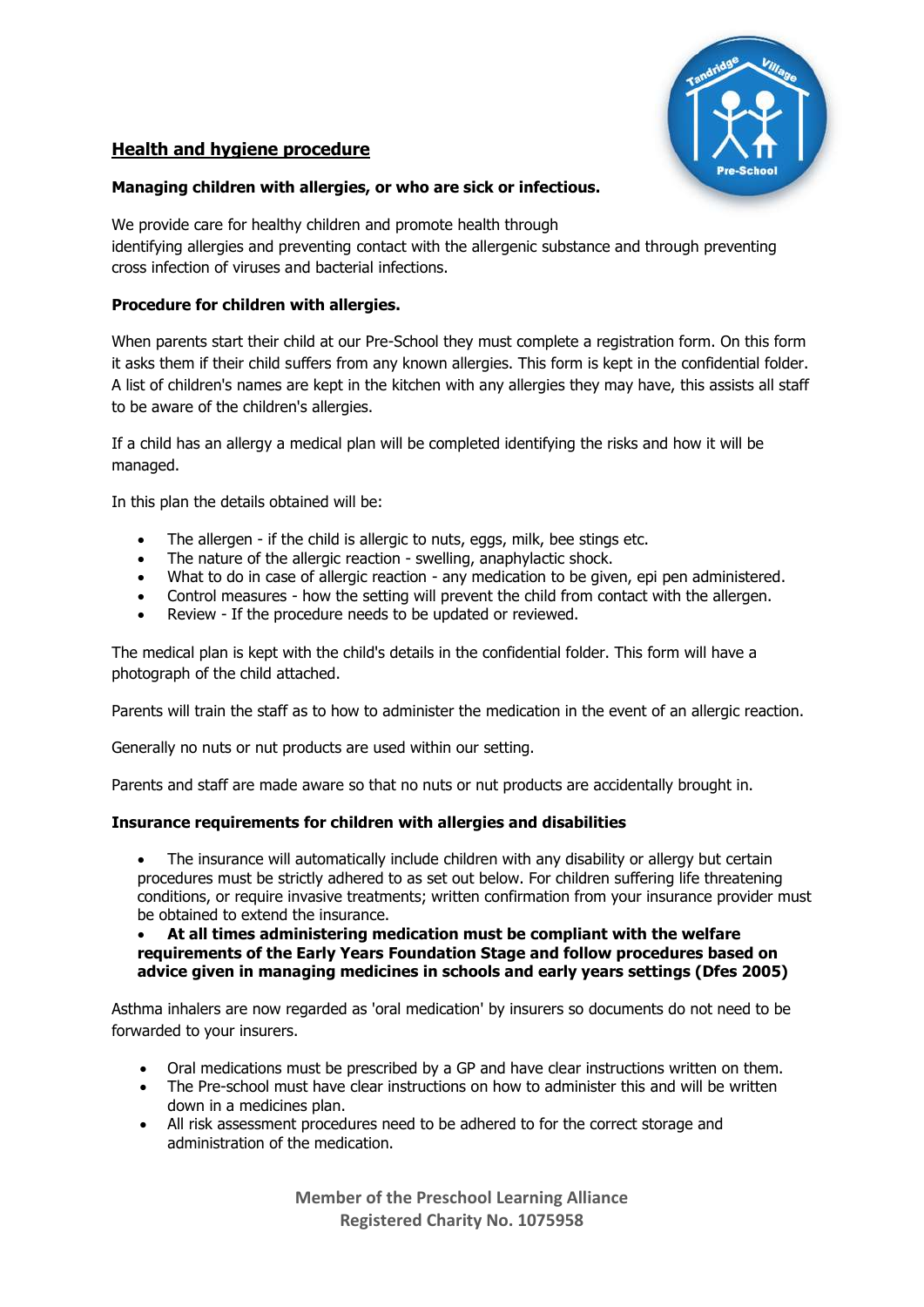

• Written consent from the parent/carers must be obtained before any medication will be administered. This consent will be kept with the child's confidential details.

Life-saving medication and invasive treatments - Epi pens or rectal medication

- The Pre-School will have written consent from the parent allowing staff to administer the medication.
- Proof of training in the administration of such medication by a medical practitioner.

# **Procedure for children who are sick or infectious**

In general it will help us if you ensure your child is fit and well enough to attend our Pre-School.

If your child has sickness or diarrhoea, they should not attend Pre-School for at least 48 hours since the last occurrence.

If a child becomes ill during the Pre-School session, a staff member will contact the parent/ carer or designated person (Using the confidential details we hold on file) to come and collect the child. Whilst waiting for the child to be collected 1 member of staff will take the child to a quiet area of the hall (usually the book corner) and wait there until the child is picked up. If a child has a temperature, they will be kept cool, by removing top clothing, sponging their heads with cool water, but kept away from drafts.

When a child is having new medication they should be kept at home for the first 24 hours in case they have an allergic reaction.

In extreme cases of emergency the child will be taken to the nearest hospital and the parent informed of this.

Parents are asked to take their child to the doctor before returning to Pre-School. The Pre-School can refuse admittance to children who have a temperature, sickness and diarrhoea or a contagious infection or disease.

All infectious illnesses should be reported to the Pre-School Manager on the Pre-School mobile 07491143833 as soon as you are aware of them. If you are unsure, we have a poster on the Pre-School wall, advising of some illnesses, and if you are still unsure speak to the manager. The full list is also available from www.patient.co.uk.

If a child or adult is diagnosed suffering from a notifiable disease under the Public Health Regulations 1988, the GP should report this to the Health Protection Agency.

When the setting becomes aware, or is formally informed of the notifiable disease, the Manager will inform Ofsted and act on any advice given by the Health Protection Agency.

Tandridge Village Pre-School must notify Ofsted of any food poisoning affecting two or more children looked after on the premises. Notification will be made as soon as practicable but must be within 14 days of the incident. This is a requirement by law and would be an offence if not adhered to.